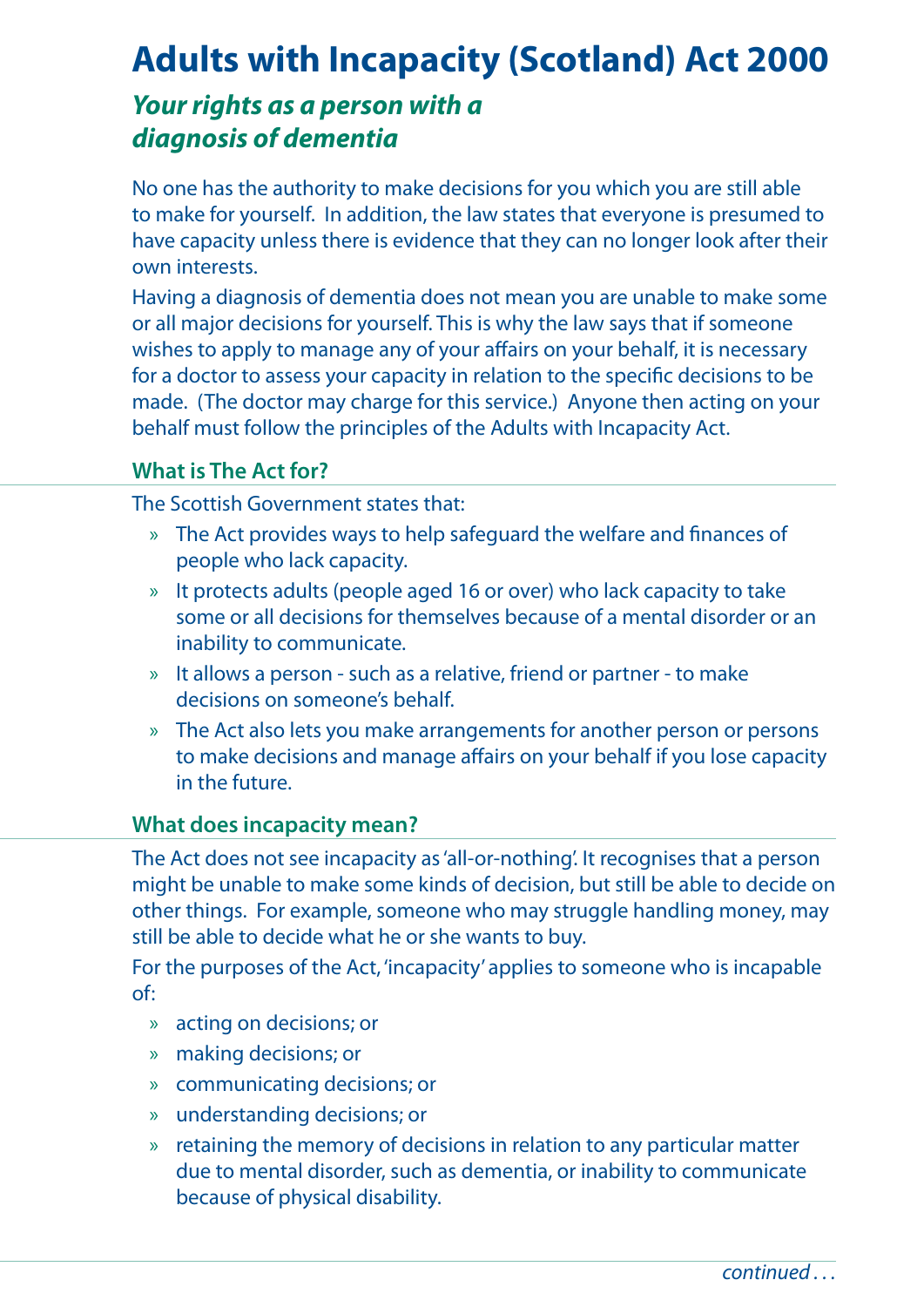No one should be treated as unable to make or act on a decision unless all practical steps have been taken to assist him or her.

## **The Principles of the Act**

The Act is based on several fundamental principles which must be followed by anyone making a decision on behalf of someone with dementia. The principles are:

- » Benefit: any action taken under the Act must only be done if it benefits the adult with incapacity (in this case, the person with dementia), and this benefit cannot be achieved any other way.
- » Minimum intervention: the person handling your affairs can only take an action under the Act if there isn't a simpler way to get the same result which would be less likely to take responsibility away from the adult.
- » Present and past wishes: anyone taking action on behalf of the adult must take account of the adult's wishes by asking him or her, if possible. They must also consider past wishes; for example, by asking those (such as family, friends and professionals) who knew the adult before he or she was ill. A person may have set down some of his or her wishes in the form of an 'advance statement' or 'living will'.
- » Consultation: the adult, the adult's nearest relative and his or her main carer must also be consulted about any action, as far as is reasonable and practical. So must anyone appointed by the person with dementia to look after his or her affairs (by granting a power of attorney) or appointed by the court (guardians or interveners), and anyone else with an interest in the person, which might include a friend or professional.
- » Exercising and developing skills: the person whose affairs are being looked after must be encouraged and helped to do as much as he or she is capable of in relation to his or her property, financial affairs and personal welfare.

### **What does The Act do?**

The Act provides various ways to safeguard a person's welfare and manage his or her financial affairs. These include Power of Attorney, Access to Funds scheme, Guardianship and Intervention orders.

For information about these options, including how they are set up and when they should be used, you can visit the Office of the Public Guardian (Scotland) website at **www.publicguardian-scotland.gov.uk** or phone them on **01324 678 300**.